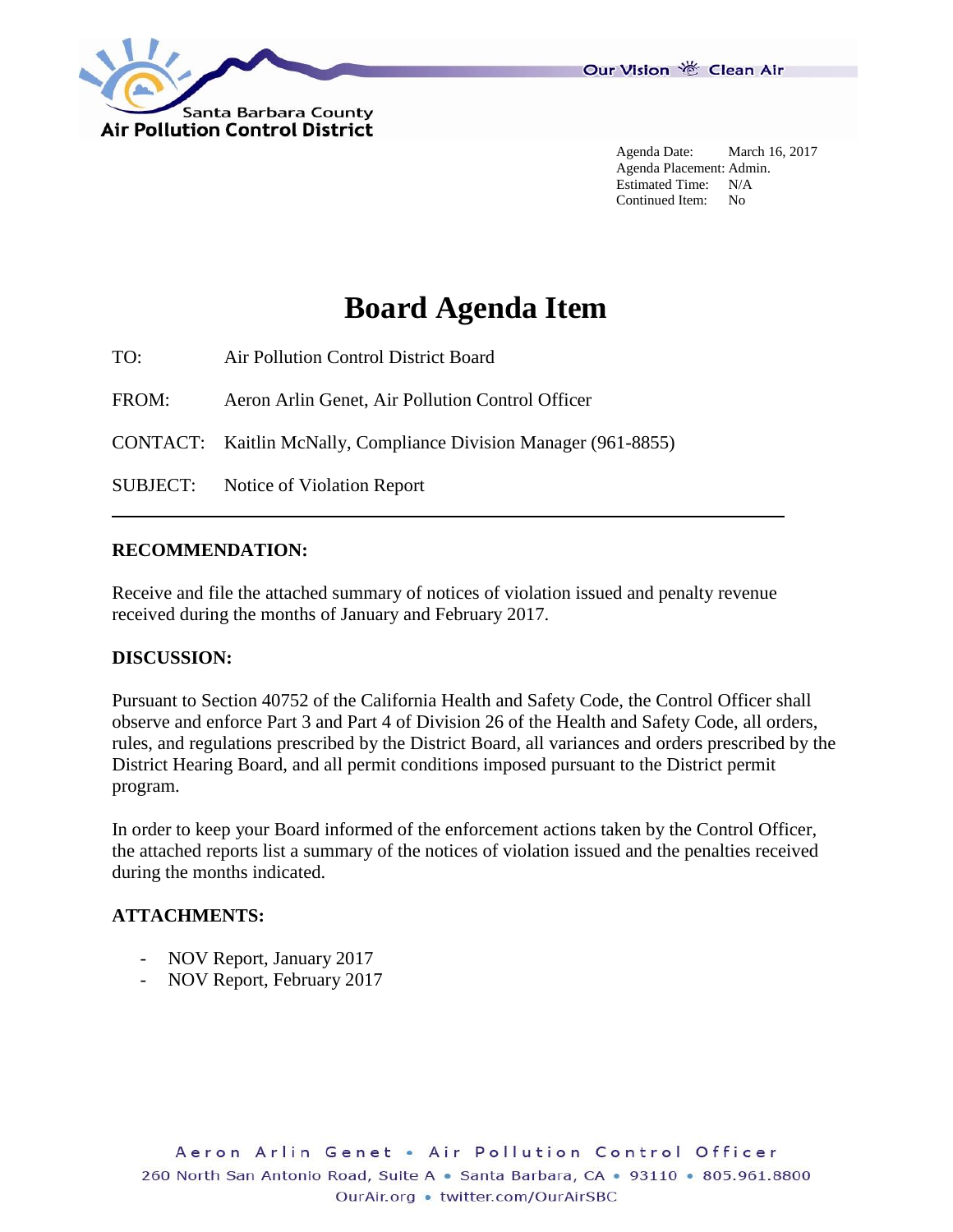| <b>Notices of Violation Issued January 2017</b> |                                  |                                      |               |                                                                                                       |   |                                   |             |  |  |  |
|-------------------------------------------------|----------------------------------|--------------------------------------|---------------|-------------------------------------------------------------------------------------------------------|---|-----------------------------------|-------------|--|--|--|
| Nov $#$                                         | <b>Facility</b>                  | Company                              | Location      | <b>Self</b><br><b>Source Of Violation</b><br>Reported                                                 |   | <b>Violation</b><br><b>Issued</b> | <b>Rule</b> |  |  |  |
| 11066                                           | <b>Bedrock Building Supplies</b> | <b>Bedrock Building Supplies</b>     | Santa Barbara | Failed to submit Annual Reports for 2013, 2014, 2015                                                  |   | 1/11/2017                         | 206         |  |  |  |
| 11136                                           | Blosser, 1611 S. (MVFF)          | NAPHT LLC                            | Santa Maria   | Failed the initial vapor recovery system test                                                         |   | 1/12/2017                         | 206/316     |  |  |  |
| 11150                                           | Las Flores Canyon                | <b>ExxonMobil Production Company</b> | Goleta        | Sent contents of Ammonia Storage Vessel to flare,<br>resulting in 8.65 lbs of excess emissions of Nox | x | 1/25/2017                         | 206         |  |  |  |
| 11151                                           | Las Flores Canyon                | <b>ExxonMobil Production Company</b> | Goleta        | Failed to measure H2S content of produced and acid<br>gas during a flaring event                      | x | 1/25/2017                         | 206         |  |  |  |
| 11116                                           | Jim Hopkins Lease                | Greka Oil & Gas                      | Santa Maria   | Exceeded the number of allowable leaks and failed to<br>seal an open ended line                       |   | 1/27/2017                         | 331         |  |  |  |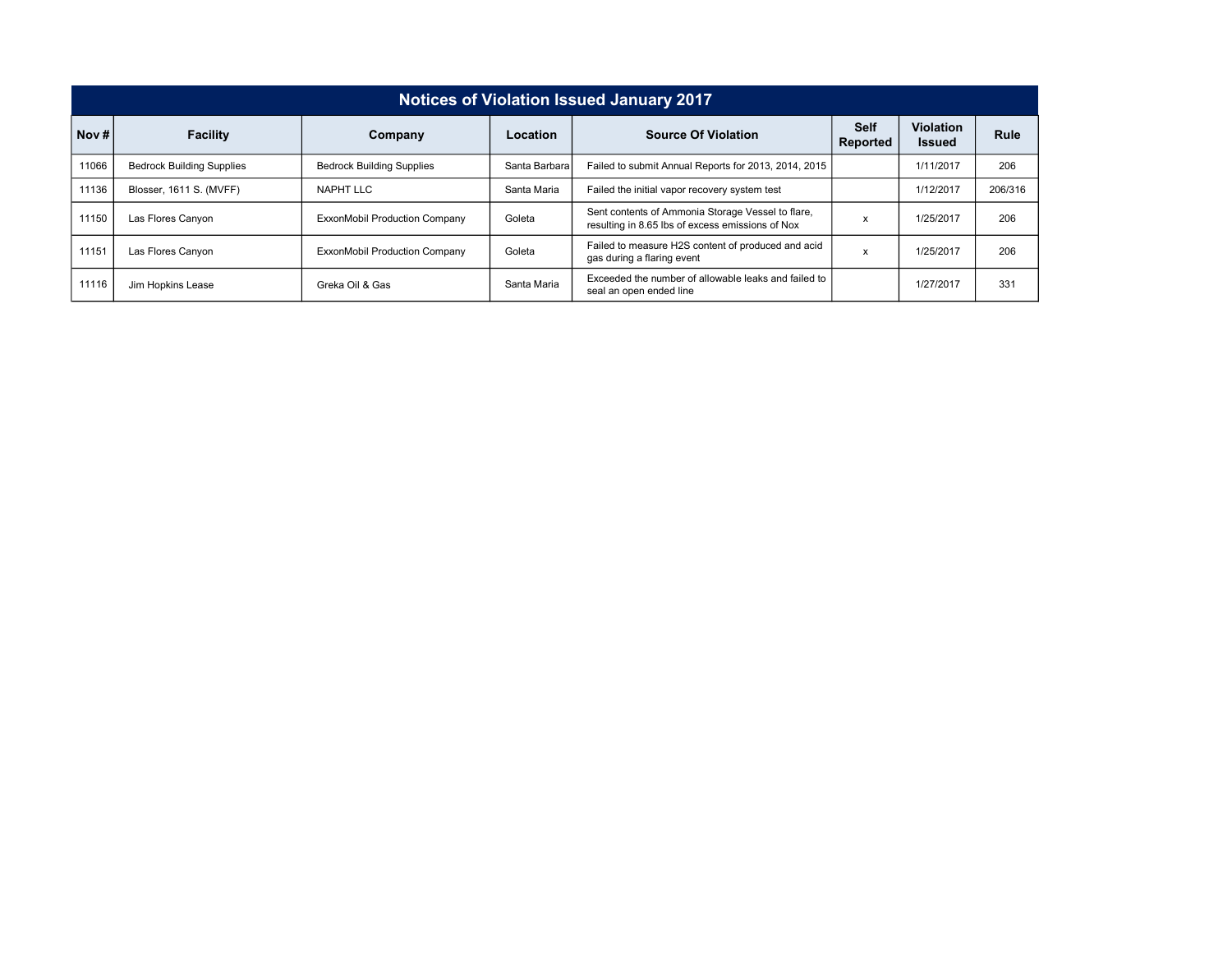| <b>Penalty Settlement Payments Received January 2017</b> |                           |                                      |             |                                                                                                                                                                             |                         |                                   |             |                  |                                                   |
|----------------------------------------------------------|---------------------------|--------------------------------------|-------------|-----------------------------------------------------------------------------------------------------------------------------------------------------------------------------|-------------------------|-----------------------------------|-------------|------------------|---------------------------------------------------|
| Nov#                                                     | <b>Facility</b>           | Company                              | Location    | <b>Source Of Violation</b>                                                                                                                                                  | <b>Self</b><br>Reported | <b>Violation</b><br><b>Issued</b> | <b>Rule</b> | <b>Date Paid</b> | <b>Total</b><br><b>Penalty</b><br><b>Received</b> |
| 11015                                                    | <b>POPCO</b>              | <b>ExxonMobil Production Company</b> | Goleta      | Exceeded the allowable hydrogen sulfide<br>concentration for flaring                                                                                                        | $\mathsf{x}$            | 9/2/2016                          | 359         | 1/3/2017         | \$2,000                                           |
| 11048                                                    | Cingular - Santa Maria    | New Cinqular Wireless, PCS, LLC      | Santa Maria | Failed to submit the Annual Report for 2013                                                                                                                                 |                         | 8/11/2016                         | 206         | 1/3/2017         | \$250                                             |
| 10362                                                    | Lompoc Sanitary Landfill  | City of Lompoc Sanitary Landfill     | Lompoc      | Failed to install gas collection system                                                                                                                                     |                         | 7/9/2016                          | AB32        | 1/3/2017         | \$40,000                                          |
| 10794                                                    | Morganti Lease            | Greka Oil & Gas                      | Santa Maria | Exceeded the number of allowable leaks                                                                                                                                      |                         | 5/11/2015                         | 331         | 1/20/2017        | \$250                                             |
| 10796                                                    | Gibson Lease              | Greka Oil & Gas                      | Santa Maria | Failed to control produced gas                                                                                                                                              |                         | 6/15/2015                         | 325         | 1/20/2017        | \$1,000                                           |
| 10797                                                    | Jim Hopkins Lease         | Greka Oil & Gas                      | Santa Maria | Failed to meet the criteria for out of service tanks                                                                                                                        |                         | 6/18/2015                         | 325         | 1/20/2017        | \$1,000                                           |
| 10929                                                    | Jim Hopkins Lease         | Greka Oil & Gas                      | Santa Maria | Exceeded the number of allowable leaks and failed to<br>seal an open ended line                                                                                             |                         | 8/10/2015                         | 331         | 1/20/2017        | \$1,250                                           |
| 10938                                                    | Jim Hopkins Lease         | Greka Oil & Gas                      | Santa Maria | Exceeded the number of allowable leaks                                                                                                                                      |                         | 12/14/2015                        | 331         | 1/20/2017        | \$1,000                                           |
| 10946                                                    | Arellanes Lease           | Greka Oil & Gas                      | Santa Maria | Failure to control produced gas                                                                                                                                             |                         | 4/21/2016                         | 325         | 1/20/2017        | \$1,000                                           |
| 10947                                                    | Security Fee/Thomas Lease | Greka Oil & Gas                      | Santa Maria | Operated beyond source compliance demonstration<br>(SCDP) timelines without valid permit                                                                                    |                         | 5/9/2016                          | 201, 206    | 1/20/2017        | \$1,000                                           |
| 11040                                                    | <b>Escolle Lease</b>      | Greka Oil & Gas                      | Santa Maria | Failed to control produced gas                                                                                                                                              |                         | 6/20/2016                         | 325         | 1/20/2017        | \$750                                             |
| 11044                                                    | Kemp Lease                | Greka Oil & Gas                      | Santa Maria | Operated equipment without a District permit and<br>operated equipment beyond Source Compliance<br>Demonstration Period without a complete Permit to<br>Operate application |                         | 7/29/2016                         | 201, 206    | 1/20/2017        | \$1,500                                           |
| 11046                                                    | Jim Hopkins Lease         | Greka Oil & Gas                      | Santa Maria | Exceeded the well cellar depth requirements and<br>exceeded the allowable hydrocarbon concentration<br>emitted from an out-of-service tank                                  |                         | 7/29/2016                         | 325, 344    | 1/20/2017        | \$3,500                                           |
| 10508                                                    | Greka Refining Company    | Greka Oil & Gas                      | Santa Maria | Operated a diesel engine without a permit. First<br>penalty payment received in 2015. Violation was<br>repeated in 2016, resulting in additional penalties due.             |                         | 9/8/2014                          | 201         | 1/30/2017        | \$5,000                                           |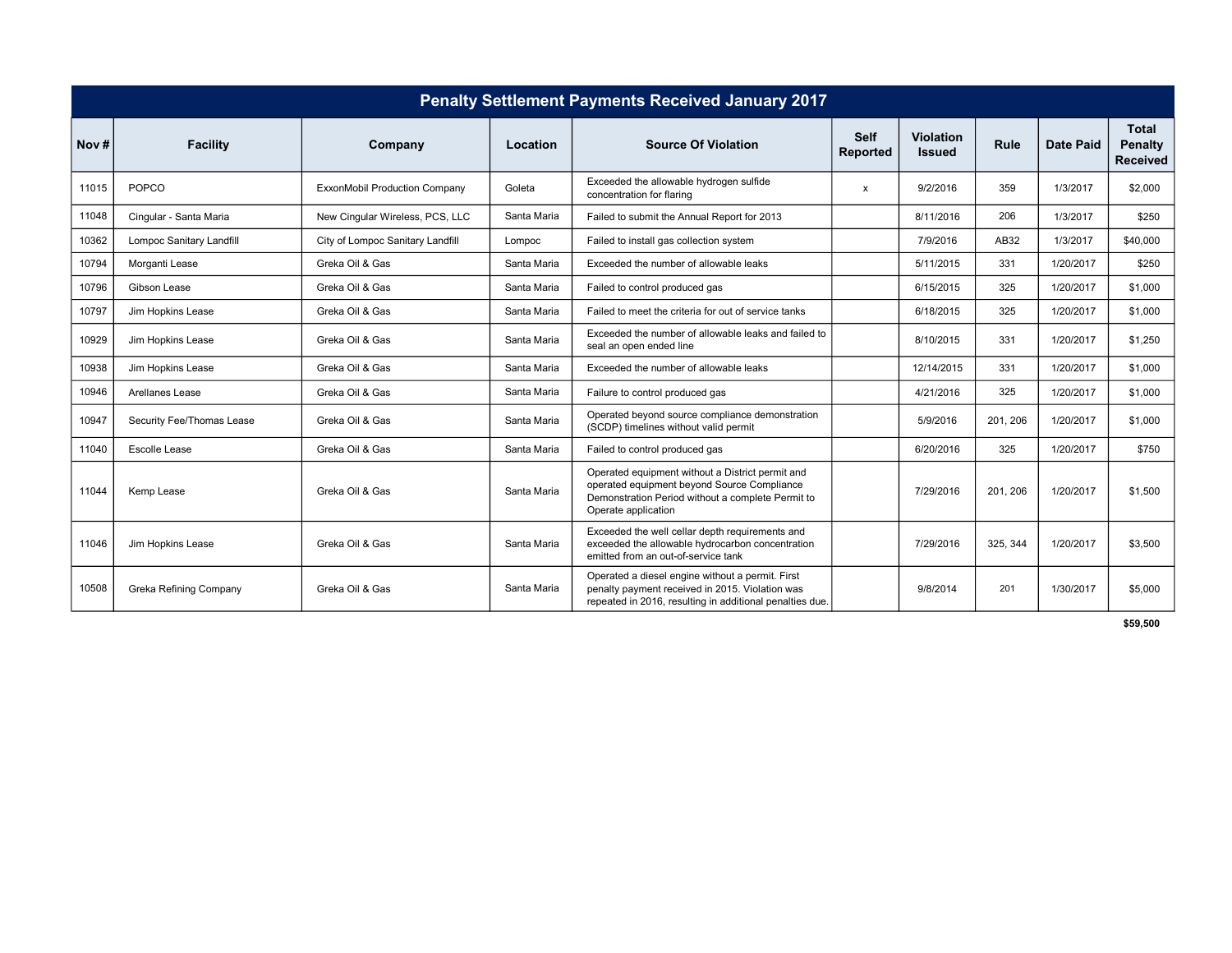| <b>Notices of Violation Issued February 2017</b> |                                  |                                     |               |                                                                                                                                                |   |                                   |          |  |  |  |
|--------------------------------------------------|----------------------------------|-------------------------------------|---------------|------------------------------------------------------------------------------------------------------------------------------------------------|---|-----------------------------------|----------|--|--|--|
| Nov#                                             | <b>Facility</b>                  | Company                             | Location      | <b>Source Of Violation</b><br>Reported                                                                                                         |   | <b>Violation</b><br><b>Issued</b> | Rule     |  |  |  |
| 11152                                            | Las Flores Canyon                | ExxonMobil Production Company       | Goleta        | Failed to submit Final Breakdown Report by due date                                                                                            | x | 2/7/2017                          | 505      |  |  |  |
| 10920                                            | Carrari Rancho Alamo             | Joe Carrari                         | Los Alamos    | Caused a nuisance due to smoke from an agricultural<br>burn, and failed to meet burn permit requirements for<br>pile size and material dryness |   | 2/13/2017                         | 303, 401 |  |  |  |
| 11137                                            | Imerys Minerals California, Inc. | Imerys Minerals California, Inc.    | Lompoc        | Failed to retest sulfur dioxide emissions within 45<br>minutes of an exceedance                                                                |   | 2/16/2017                         | 206      |  |  |  |
| 10921                                            | <b>SC Fueling Facility</b>       | County of Santa Barbara-Gen. Srvcs. | Santa Barbara | Failed two initial vapor recovery system tests                                                                                                 |   | 2/28/2017                         | 206, 316 |  |  |  |